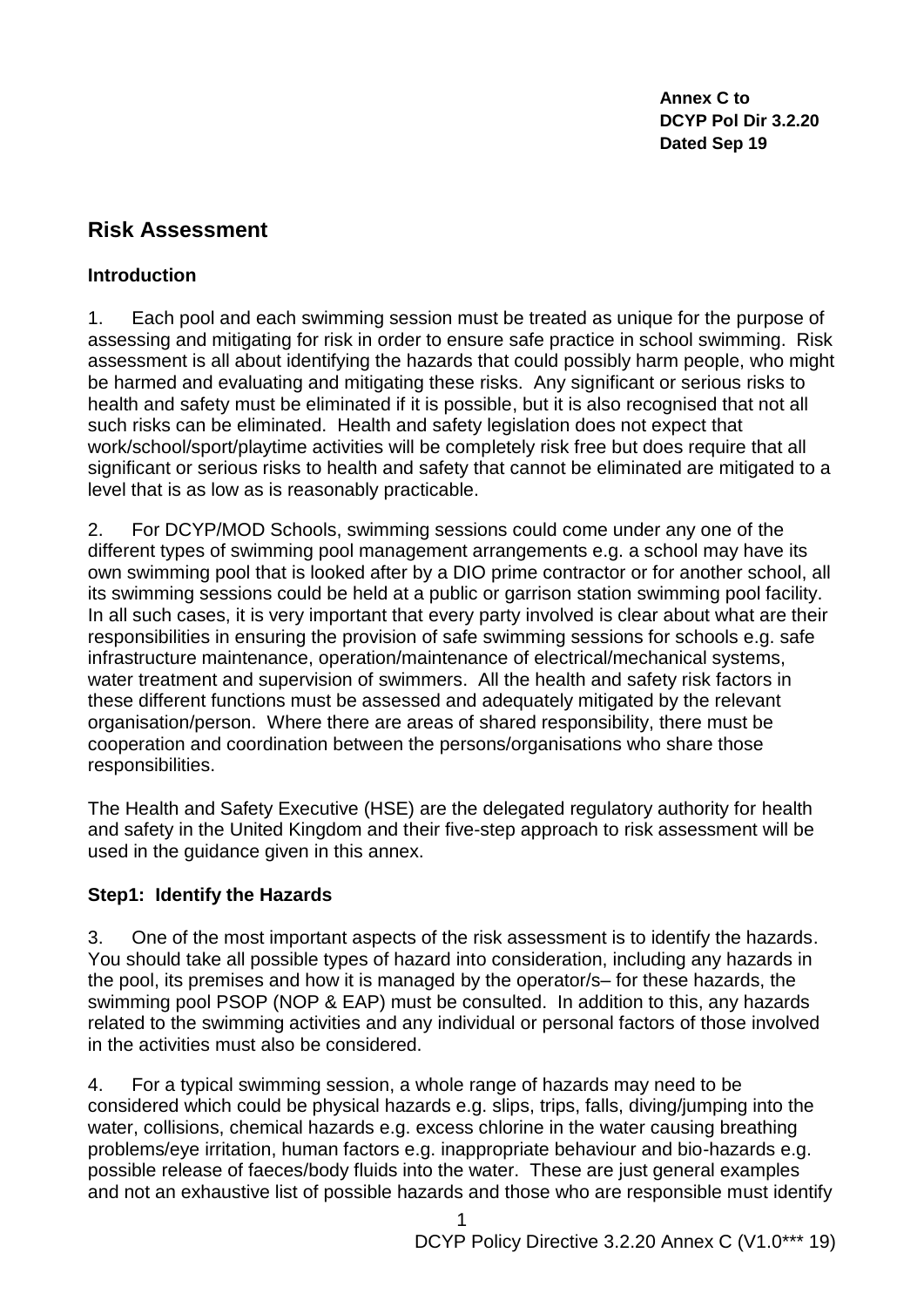the hazards in their specific situations. An examination of any accident/incident, near miss reports or ill health records related to previous pool/swimming activities may highlight hazards that need to be considered.

## **Step 2: Who might be harmed?**

5. For every hazard that has been identified, think of who might be harmed and how they may be harmed. This does not necessarily mean identifying individuals by name but identify groups of people who might be affected by each hazard e.g. swimming pool employees, teachers/swimming instructors, students/pupils This will help to identify ways of effectively controlling health and safety risks. Consult those who are at risk e.g. swimming pool employees/lifeguards etc. as they might be able to identify hazards that are not obvious to anyone else and may also have some good ideas as to how the risks can be controlled.

## **Step 3: Evaluate the risks**

6. Having identified the hazards, the people who might be harmed by them and how they might be harmed, it is then necessary to evaluate the level of the health and safety risks resulting from these hazards. The level of a risk is a combination of how likely it is that a person suffers injury or ill health by interacting with a hazard and the severity of the resulting injuries or ill health condition. Having evaluated all the identified risks, they can be ranked so that the most serious risks can be prioritised. The first consideration for all serious and significant risks is whether they can be eliminated, but where that is not possible the general requirement is to protect all people at risk from harm as much as is reasonably practicable. This means that you balance what has to be done in terms of financial cost, time or trouble to reduce risk against the level of the risk i.e. there is no need to take grossly disproportionate action against a low level of risk. The first thing to look at here is what you already have in place to control the risks that you have identified. It may be that you are doing enough already to control your risks, but you may also come to the conclusion that you must do more to reduce your risks to an acceptable level or you could do more to reduce your risks even more than you do already. Any outstanding actions to eliminate or reduce risks that are derived from these findings must be entered onto an action plan with acceptable target dates for implementation and also stating who is accountable to ensure that the actions are completed successfully.

# **Step 4: Record your significant findings**

7. There is great benefit in recording the findings of your risks assessments, and it is a UK legal requirement to record them if you have more than 5 employees. The records must emphasise the risk controls that you have implemented or in the process of being implemented to make your pool swimming sessions safe, as all who are involved need to know what you have in place to keep them safe and what they must do to comply with your safety procedures.

# **Step 5: Regularly review your risk assessment.**

8. As already stated, each pool and swimming session must be treated as unique for the purposes of assessing and mitigating risk but if your assessments cover on-going frequently recurring swimming sessions or events, then it is necessary that these assessments be regularly reviewed to ensure their continued relevance and effectiveness. The following occasions should trigger a review of risk assessments:

 $\mathfrak{p}$